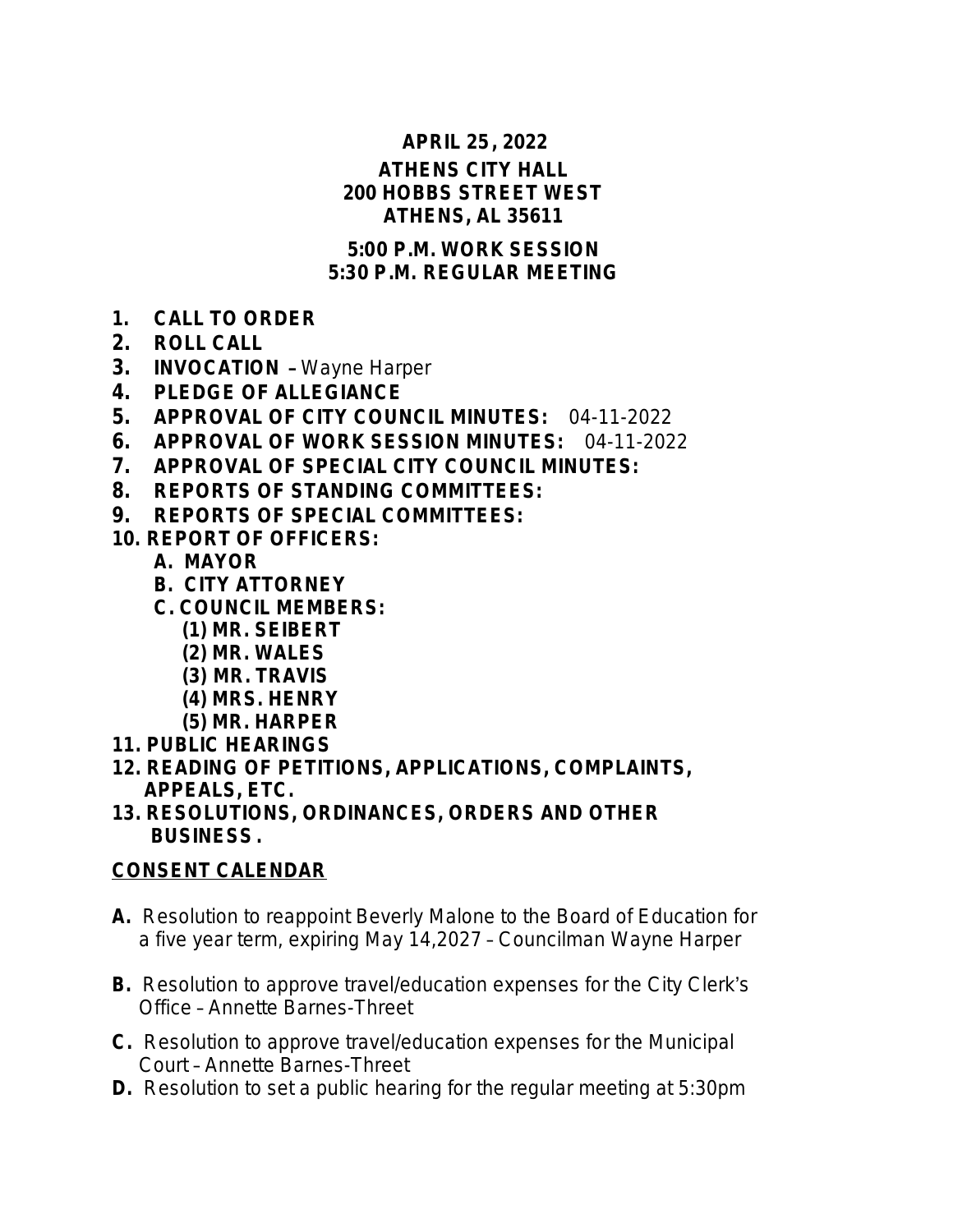on May 23, 2022 to review the request of OF&C Enterprises, Inc. to rezone +/-61.8 acres located at 2088 Lindsay Lane, on the west side of Lindsay Lane S, east of Interstate 65 (across from the Links at Canebrake) from C-PUD (Conventional Planned Unit Development) to R-1-3 (High Density Single Family District) within the corporate limits of the City of Athens (Johnson Property) – Matt Davidson

- **E.** Resolution to set a public hearing for the regular meeting at 5:30pm on May 23, 2022 to review the request of J.C. Development Company, LLC to rezone +/-11.6 acres, a portion of the property, located north of Athens-Limestone Dr. from R-1-3 (High Density Single Family Residential District) to R-1-5 (Single Family Townhouse Attached Residential District) within the corporate limits of the City of Athens (Swint Townhomes)
- **F.** Resolution to set a public hearing for the regular meeting at 5:30pm on May 23, 2022 to review the request of Matt Haney & Keith Haney to annex +/-1 ¾ acres of property, located at 18025 Nuclear Plant Rd, into the city limits of Athens, Alabama, 35611, and zone property: B2 (General Business District) (GK Enterprises, Inc)
- **G.** Resolution to authorize the Mayor to issue a purchase order to Wastequip for the purchase of eighteen 8 cubic yard standard duty front load trash containers for the Sanitation Department – Bernard Hammonds
- **H.** Resolution to authorize the Mayor to issue a purchase order to Ingram Equipment Parts for the purchase of a 2023 Mack TE64R/Heil Half/Pack Commercial Front Loader for the Sanitation Department – Bernard Hammonds
- **I.** Resolution to purchase two Land Pride bush hogs from H& R Agripower for the Street Department – Dolph Bradford

## **REGULAR MEETING**

- **J.** Resolution complying with the requirements of Section 7.2© of the trust indenture between the City of Athens and The Bank of New York Mellon Trust Company, N.A., dates as of July 1, 2017, as supplemented – Annette Barnes-Threet, Kent Lewter & Jimmy Junkin
- **K.** Ordinance authorizing the issuance of the City's \$35,120,000 principal amount of Water and Sewer Revenue Warrants, Series 2022, dated May 3, 2022 – Annette Barnes-Threet, Kent Lewter &